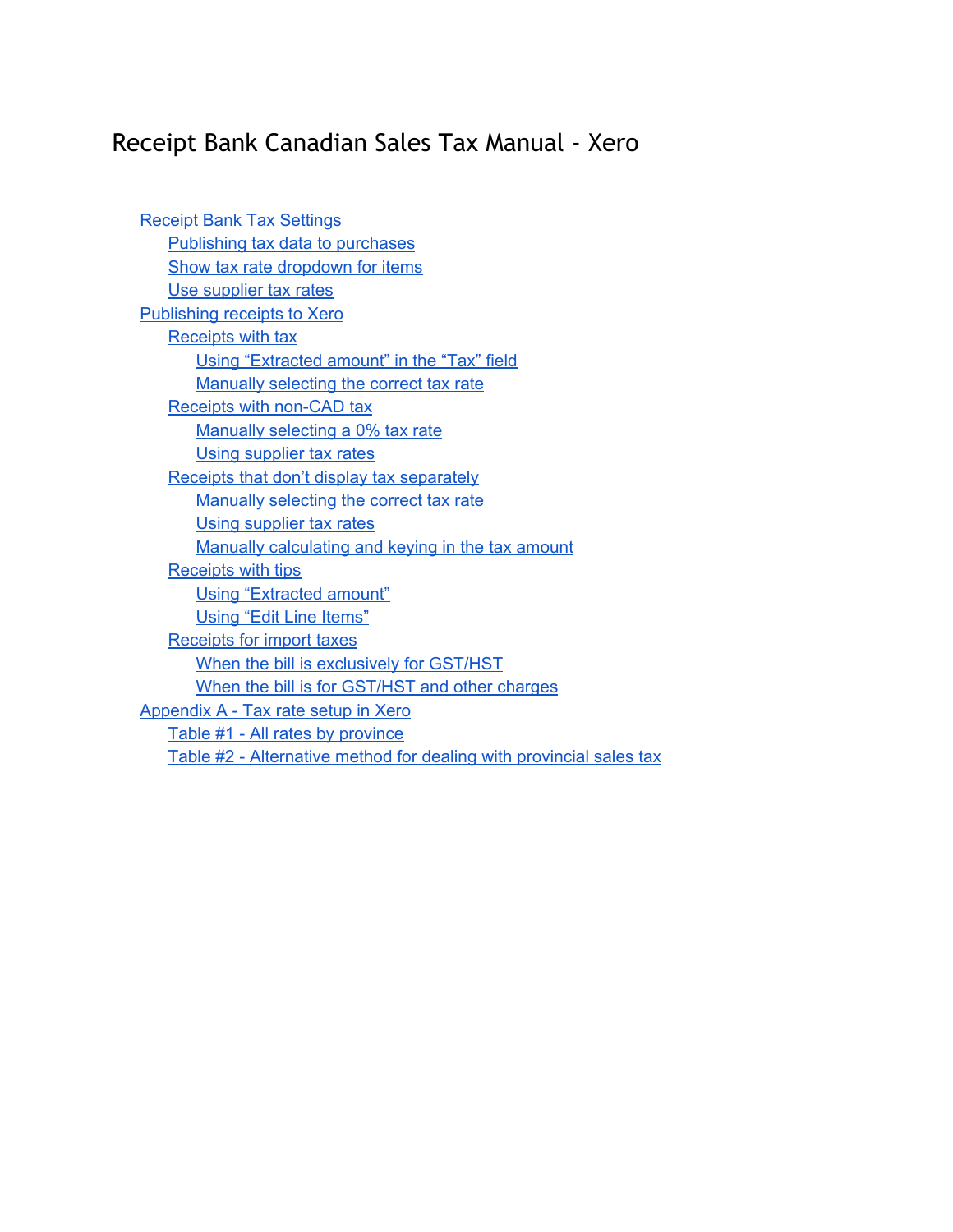## <span id="page-1-0"></span>Receipt Bank Tax Settings

You can find the Receipt Bank > Xero integration settings by clicking on *Account Settings* in the top-right of Receipt Bank, and then the *Integration* tab on the left-hand side. Following is a summary of the Tax Settings:

### <span id="page-1-1"></span>**● Publishing tax data to purchases**

Publishing tax data to purchases

Allow Receipt Bank to decide  $\checkmark$ Allow Receipt Bank to decide with exceptions Allow Xero to Calculate Allow Receipt Bank to decide

- $\circ$
- There are three options for how to publish sales taxes to Xero:
	- *■ Allow Receipt Bank to decide with exceptions:*
		- Selecting this option will send the sales tax from Receipt Bank to Xero based on the "Tax amount" and rate selected on the individual receipts. However, there are two exceptions:
			- When Receipt Bank does not extract a tax amount, the tax amount for the receipt will be calculated in Xero using the default tax rate for the account/category selected.
			- When the default tax rate for the account/category selected is 0%, Xero will ignore the "Tax amount" from Receipt Bank and not bring any tax over for the item.
		- We do not recommend selecting this option, as it often results in ITCs being claimed for purchases that didn't actually include tax, or in ITCs being missed on purchases that did actually include tax.
	- *■ Allow Xero to Calculate:*
		- Selecting this option will ignore the "Tax amount" that's in Receipt Bank and recalculate sales taxes in Xero using the default tax rate for the account/category selected.
		- We recommend only using this option if the client does not claim ITCs, claims ITCs based on a standard percentage, or uses the Quick Method for GST/HST calculation.
	- *■ Allow Receipt Bank to decide:*
		- Selecting this option will always send the sales tax from Receipt Bank to Xero using the "Tax amount" used for the individual receipts.
		- We recommend using this option, as it is the most accurate.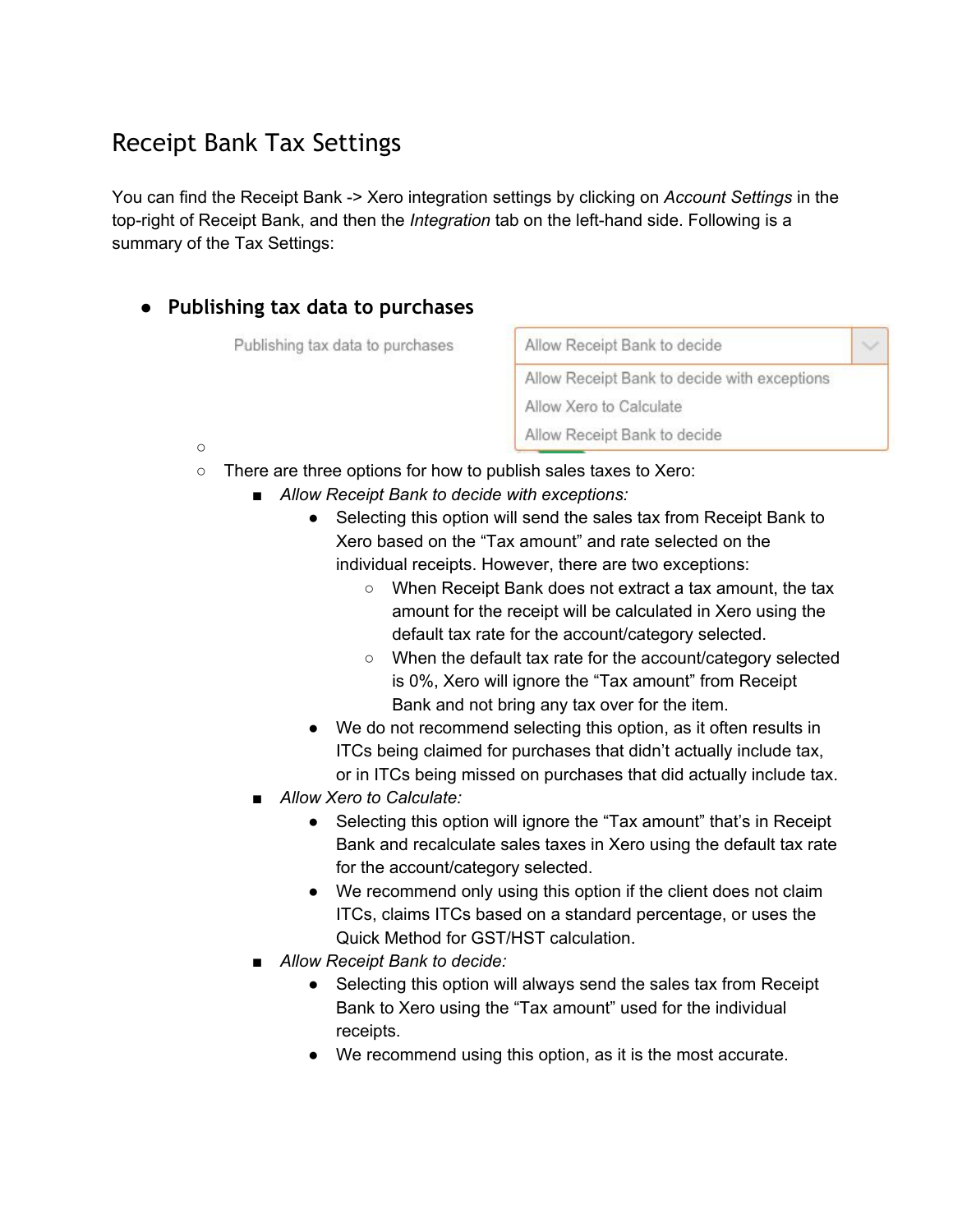#### <span id="page-2-0"></span>**● Show tax rate dropdown for items**

Show tax rate dropdown for items



- When turned ON, Receipt Bank will pull all of the tax rates that have been created in Xero. Each receipt in Receipt Bank will have a *Tax* dropdown list, which can be used to select the appropriate tax rate for the transaction.
- By default, "Extracted amount" will be selected, and Receipt Bank will pull the sales tax amount directly from the receipt. When "Extracted amount" is used, the correct tax amount gets published to Xero using the default tax rate for the selected account/category.
- By selecting a tax rate, Receipt Bank recalculates the tax using the selected rate. Here's an example, using 13% HST as the rate:

| Total amount | 54.48                   |  |
|--------------|-------------------------|--|
| Tax          | <b>HST</b> on Purchases |  |
| Tax amount   | 6.27                    |  |
| Net amount   | 48.21                   |  |

#### <span id="page-2-1"></span>■ **● Use supplier tax rates**

Use supplier tax rates



○

 $\circ$ 

○ If enabled, Receipt Bank will use the tax rates selected for each supplier by default, overwriting the amounts extracted on the receipts. You can select tax rates for suppliers by clicking *Suppliers*, clicking into a supplier, and then selecting a tax rate from the dropdown list:

| Tax rate | GST on Purchases        |  |
|----------|-------------------------|--|
|          | Search for              |  |
|          | <b>GST on Purchases</b> |  |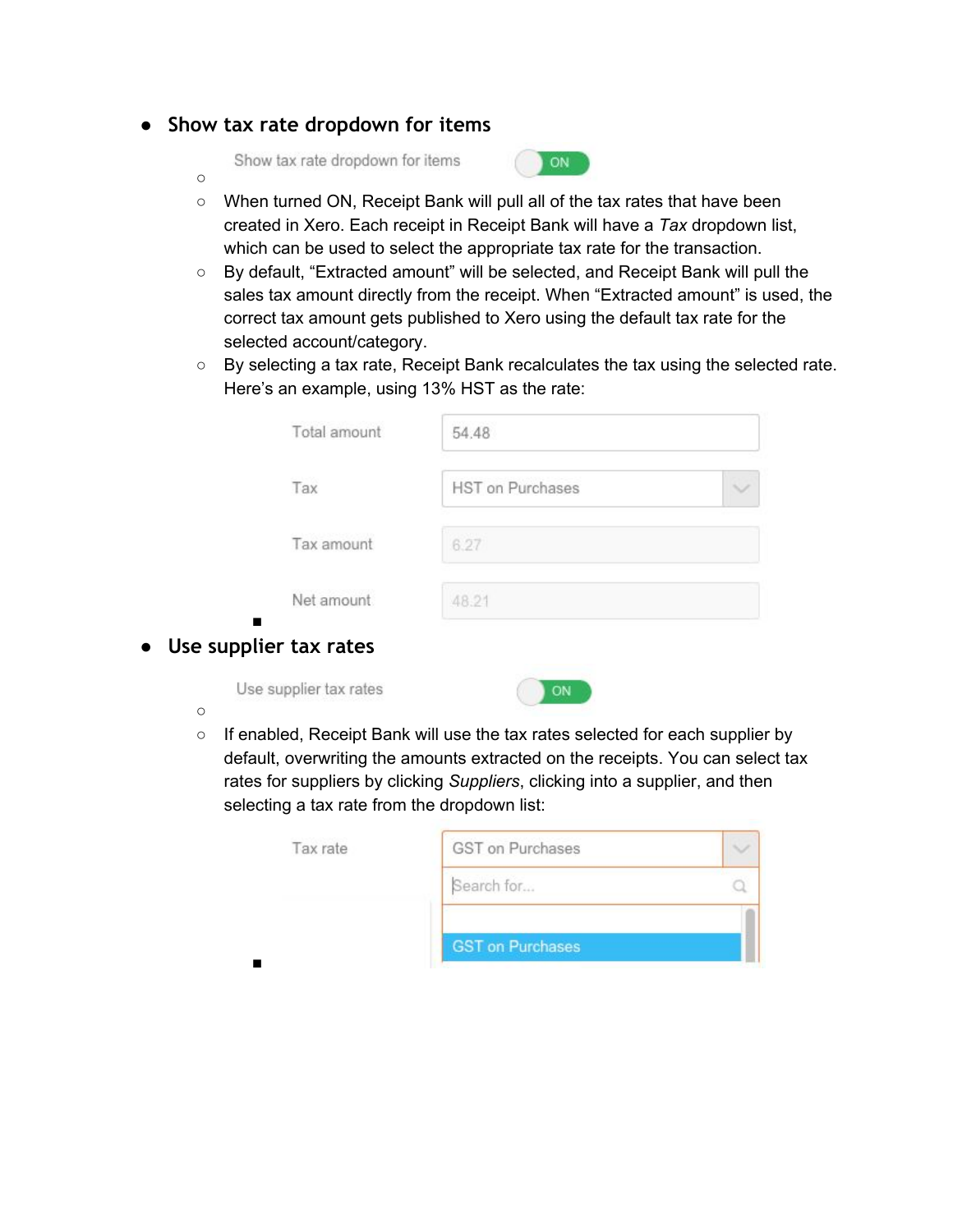## <span id="page-3-0"></span>Publishing receipts to Xero

This section explains how to publish receipts to Xero while ensuring the proper tax amount and tax rates get sent over.

#### <span id="page-3-1"></span>**Receipts with tax**

Receipt Bank will extract the correct tax amount for the vast majority of receipts. Here's an example of a receipt and how the taxes were picked up in RB:

|  | On the receipt: |  |
|--|-----------------|--|
|  |                 |  |

In Receipt Bank:

| Sub-Total        | \$2,037.30             | Amounts $\vee$ |                       |              |
|------------------|------------------------|----------------|-----------------------|--------------|
| GST/HST<br>Total | \$264.85<br>\$2,302.15 | Currency       | CAD - Canada, Dollars | $\checkmark$ |
|                  |                        | Total amount   | 2302.15               |              |
|                  |                        | Tax            | Extracted amount      | $\checkmark$ |
|                  |                        | Tax amount     | 264.85                |              |
|                  |                        | Net amount     | 2037.30               |              |

The "Tax amount" in Receipt Bank equals the "GST/HST" amount on the receipt. This can be published to Xero in two different ways:

- <span id="page-3-2"></span>1. Using "Extracted amount" in the "Tax" field
	- Receipt Bank will publish the receipt to Xero using the default tax rate for the selected category. In this case, the default tax rate for the category was 13% HST: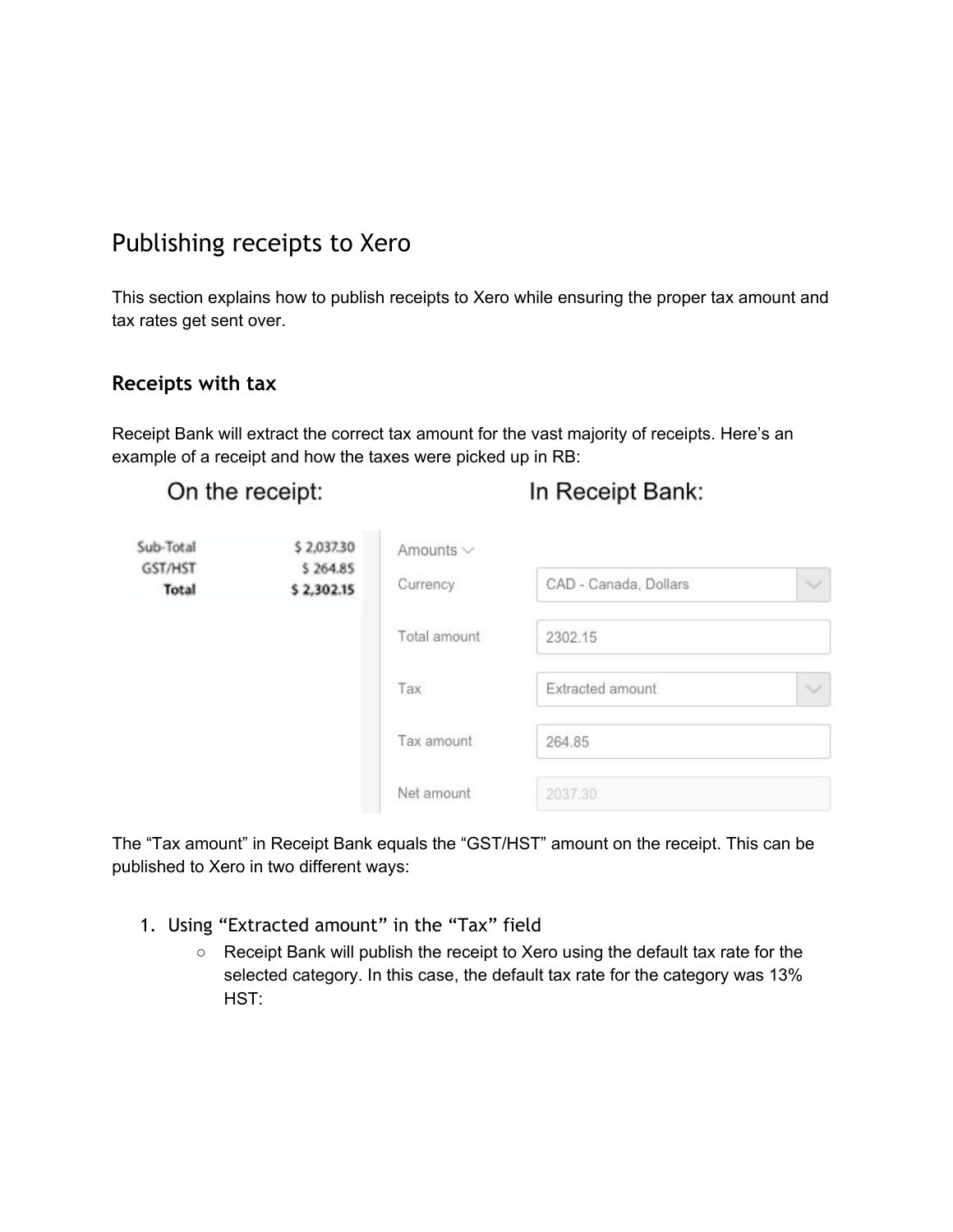| <b>TOTAL</b>  | 2,302.15 |
|---------------|----------|
| Total HST 13% | 264.85   |
| Subtotal      | 2,037.30 |

<span id="page-4-0"></span>2. Manually selecting the correct tax rate

■

○ There will be some situations where you don't want to use "Extracted amount" because the default tax rate doesn't match the taxes charged on your receipt. Let's say, for the example above, we were charged 13% HST, but our default tax rate for the category used is 12% BC GST/PST. If we publish the receipt to Xero using "Extracted amount", here's how it shows up:

| <b>TOTAL</b>               | 2,302.15 |
|----------------------------|----------|
| includes Adjustment to Tax | 20.37    |
| Total PST 7%               | 152.80   |
| Total GST 5%               | 112.05   |
| Subtotal                   | 2,037.30 |

■

■

- As you can see, the HST amount of \$264.85 was incorrectly split into GST and PST portions. An "adjustment to tax" was included to allow for this.
- To avoid these errors, select the correct tax rate from the *Tax* dropdown in Receipt Bank:

| Amounts $\vee$ |                             |  |
|----------------|-----------------------------|--|
| Currency       | CAD - Canada, Dollars       |  |
| Total amount   | 2302.15                     |  |
| Tax            | HST on Purchases (ON/NB/NL) |  |
| Tax amount     | 264.85                      |  |
| Net amount     | 2037.30                     |  |

○ Receipt Bank will recalculate the receipt's taxes using this rate, and when the receipt is published to Xero, the tax will be allocated to the correct rate: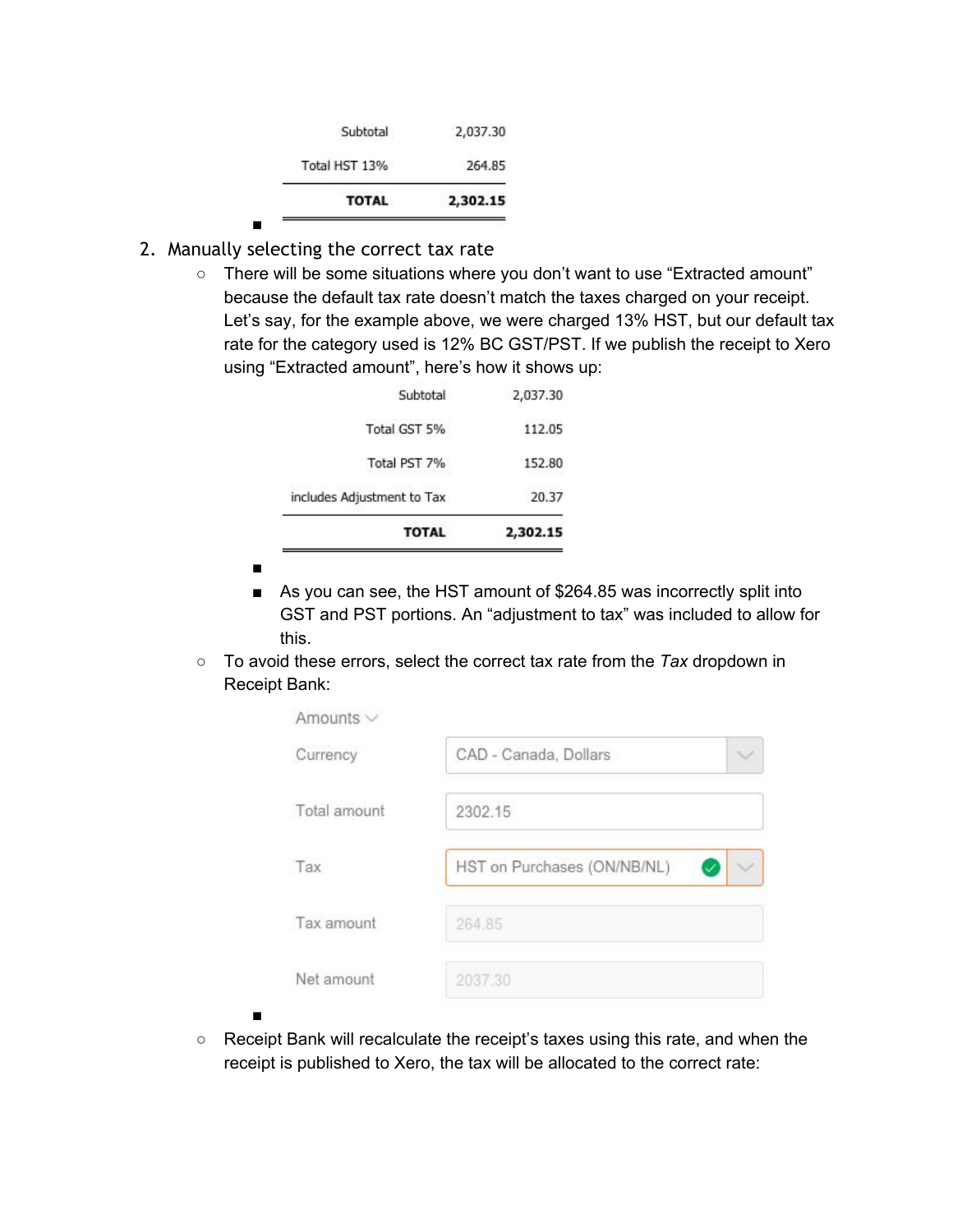| <b>TOTAL</b>  | 2,302.15 |
|---------------|----------|
| Total HST 13% | 264.85   |
| Subtotal      | 2,037.30 |

### <span id="page-5-0"></span>**Receipts with non-CAD tax**

Receipt Bank will extract non-Canadian sales tax from receipts. This includes state taxes for purchases made in the USA, as well as European VAT taxes. Here's an example of a GBP receipt and how the taxes were picked up in RB:

On the receipt:

### In Receipt Bank:

| Subtotal             | 360.00 | Amounts $\vee$ |                              |              |
|----------------------|--------|----------------|------------------------------|--------------|
| <b>TOTAL VAT 20%</b> | 72.00  | Currency       | GBP - United Kingdom, Pounds | $\checkmark$ |
| <b>TOTAL GBP</b>     | 432.00 |                |                              |              |
|                      |        | Total amount   | 432.00                       |              |
|                      |        | Tax            | Extracted amount             | $\checkmark$ |
|                      |        | Tax amount     | 72.00                        |              |
|                      |        | Net amount     | 360.00                       |              |

The "Tax amount" in Receipt Bank equals the amount of VAT from the receipt. However, this amount cannot be claimed as an ITC on a Canadian GST/HST return, and should be included as part of the expense instead. To ensure these taxes don't get sent to Xero, you have two options:

- <span id="page-5-1"></span>1. Manually selecting a 0% tax rate
	- If you choose a 0% tax rate from the *Tax* dropdown, Receipt Bank will recalculate the taxes as \$0.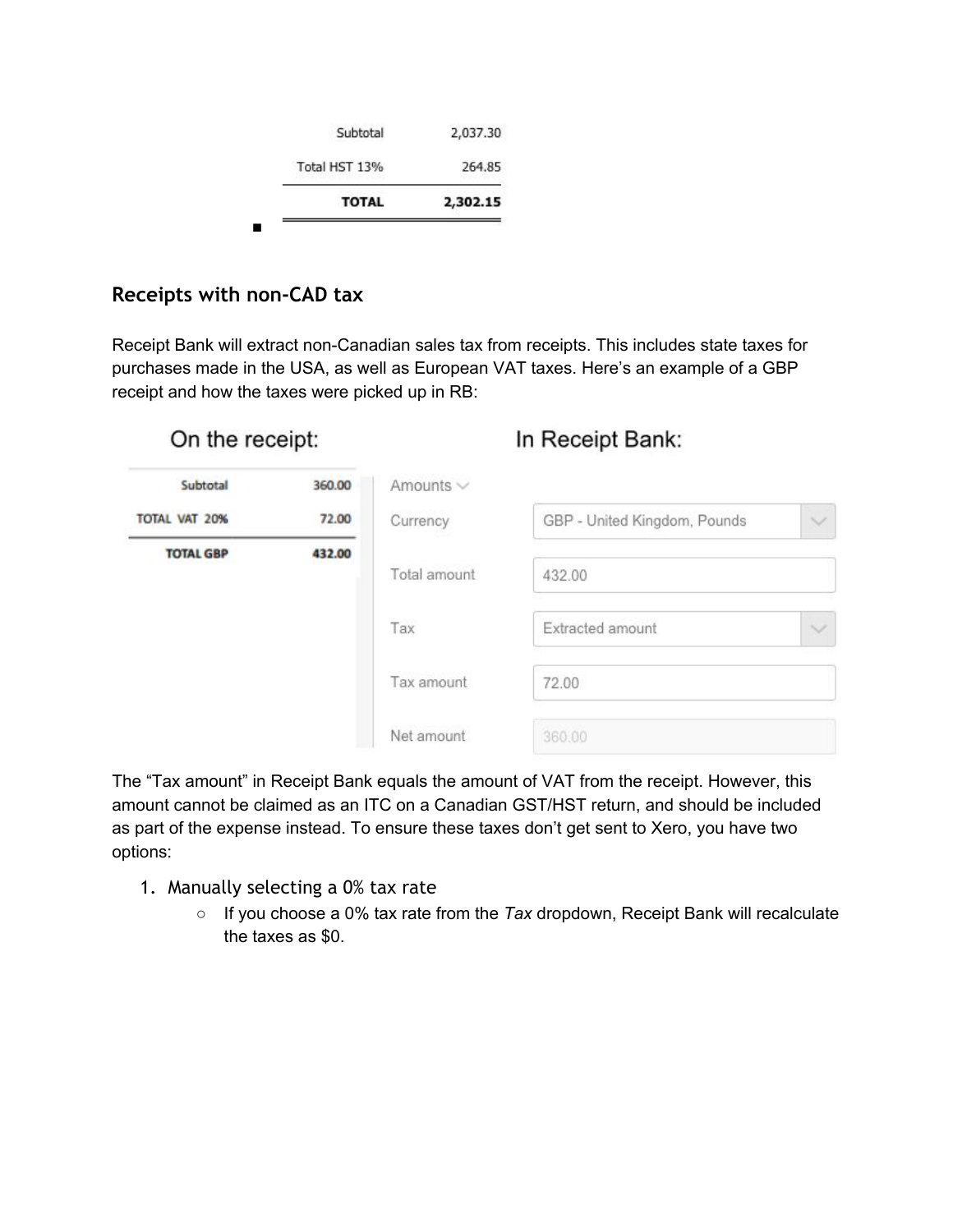| Amounts $\vee$ |                              |  |
|----------------|------------------------------|--|
| Currency       | GBP - United Kingdom, Pounds |  |
| Total amount   | 432.00                       |  |
| Tax            | Tax Exempt                   |  |
| Tax amount     | 0.00                         |  |
| Net amount     | 432.00                       |  |

- <span id="page-6-0"></span>■ 2. Using supplier tax rates
	- If "use supplier tax rates" is enabled in your integration settings and you have entered a default tax rate for a supplier, Receipt Bank will automatically use that tax rate on new receipts:
		- On the "Supplier" page:

|                | Tax rate                                            | Tax Exempt                   |  |
|----------------|-----------------------------------------------------|------------------------------|--|
| $\blacksquare$ | On the individual receipt's page:<br>Amounts $\vee$ |                              |  |
|                | Currency                                            | GBP - United Kingdom, Pounds |  |
|                | Total amount                                        | 432.00                       |  |
|                | Tax                                                 | Tax Exempt                   |  |
|                | Tax amount                                          | 0.00                         |  |
|                | Net amount                                          | 432.00                       |  |

## <span id="page-6-1"></span>**Receipts that don't display tax separately**

Sometimes receipts will not have the taxes broken out on a separate line, but there is tax included in the total. These types of receipts are called "tax-inclusive receipts". Frequent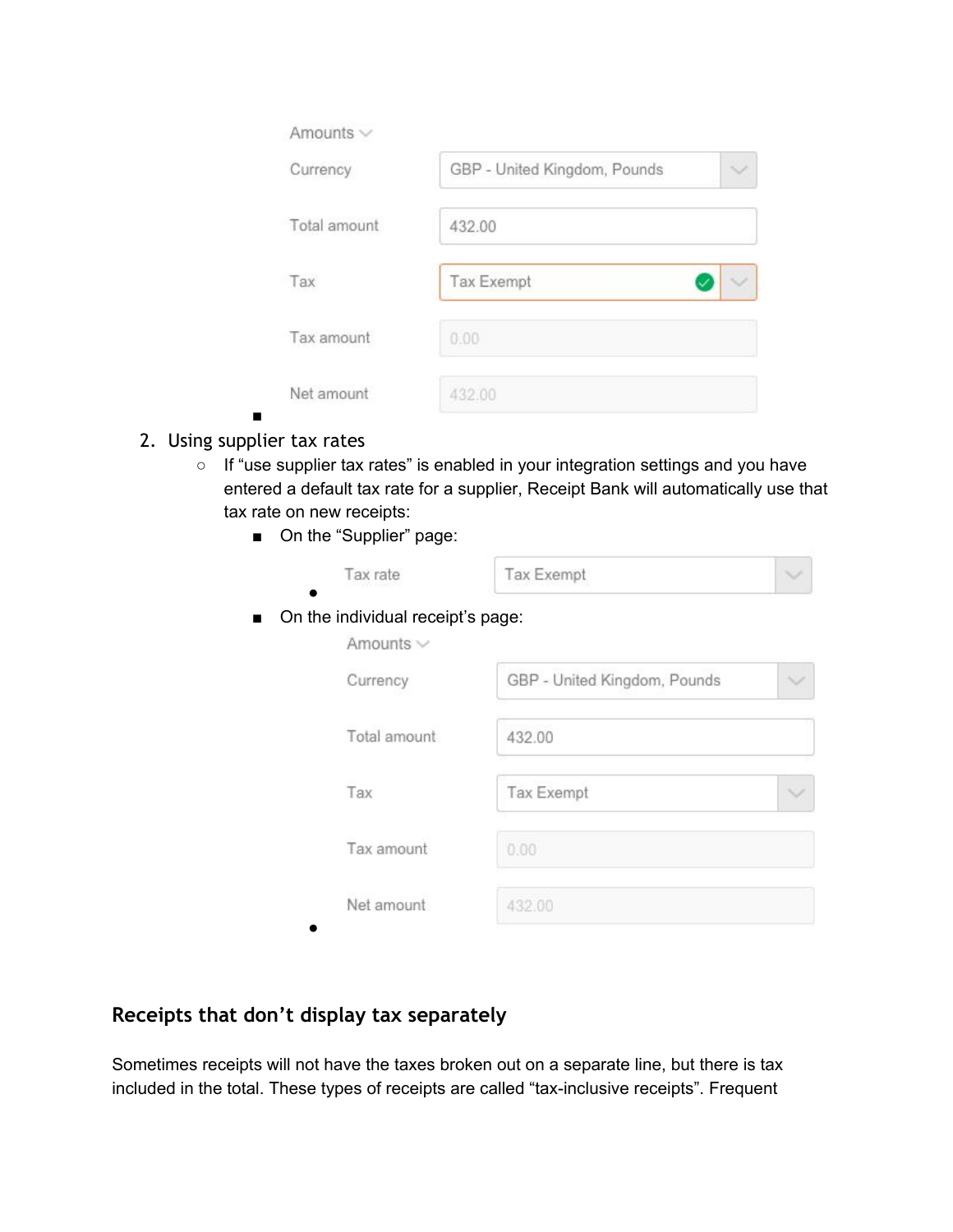examples include tax-inclusive parking and taxi receipts. Receipt Bank is not able to pull tax amounts for these receipts. There are three options for ensuring the correct taxes get recorded and published to Xero:

- <span id="page-7-0"></span>1. Manually selecting the correct tax rate
	- When you choose a tax rate from the *Tax* dropdown list, Receipt Bank will calculate the receipt's taxes using that rate, even if the taxes aren't broken out on the receipt:

<span id="page-7-1"></span>3. Using supplier tax rates

■

- If "use supplier tax rates" is enabled in your integration settings and you have entered a default tax rate for a supplier, Receipt Bank will automatically use that tax rate on new receipts:
	- On the "Supplier" page:



■ On the individual receipt's page: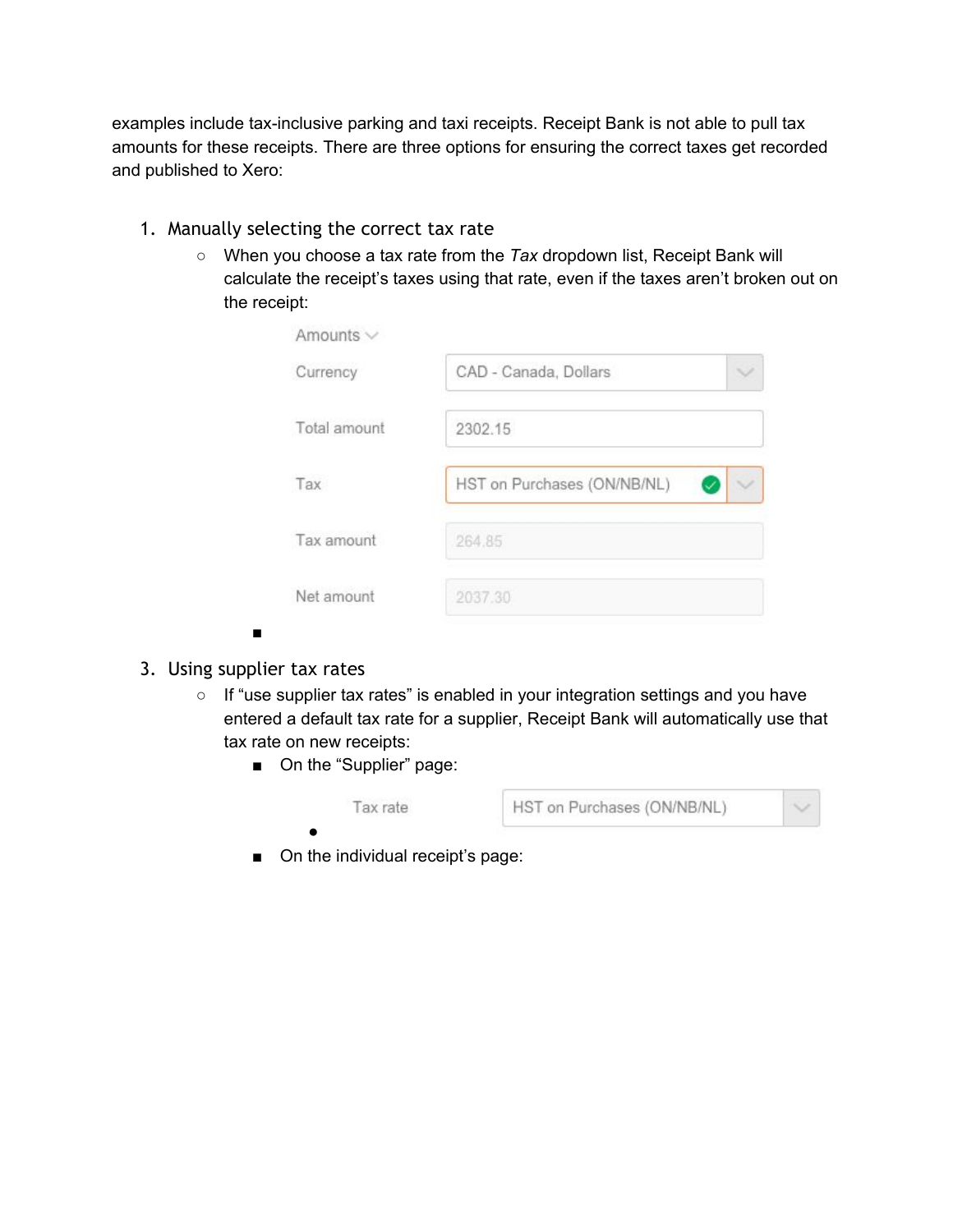| Amounts $\vee$ |                             |  |
|----------------|-----------------------------|--|
| Currency       | CAD - Canada, Dollars       |  |
| Total amount   | 2302.15                     |  |
| Tax            | HST on Purchases (ON/NB/NL) |  |
| Tax amount     | 264.85                      |  |
| Net amount     | 2037.30                     |  |

<span id="page-8-0"></span>4. Manually calculating and keying in the tax amount

●

○ If the default tax rate for the selected category is the same as the rate used on the receipt, but the receipt did not pick up taxes, you can leave "Extracted amount" selected and manually key over the "Tax amount" field with the correct tax amount:

| ax<br>$-7500$                              | Extracted amount<br>이 아이는 그렇게 좋아서 보이지 않아서 보이지 않아 보이지 않아. |  |
|--------------------------------------------|----------------------------------------------------------|--|
| Tax amount<br>THE TRANSPORTER TO THE TABLE | 264.85                                                   |  |

○ When this item is published to Xero, the tax amount will be sent over, and the default tax rate for the selected category will be used.

### <span id="page-8-1"></span>**Receipts with tips**

Often, meal receipts will total the meal  $+$  taxes  $+$  a tip. The meal and taxes are usually listed on a receipt, and the tip and total on a credit card slip. When submitting to Receipt Bank, it's best to take one picture of the two of these slips side-by-side. This way, Receipt Bank will be able to extract the proper total, as well as the tax amount. Here's an example: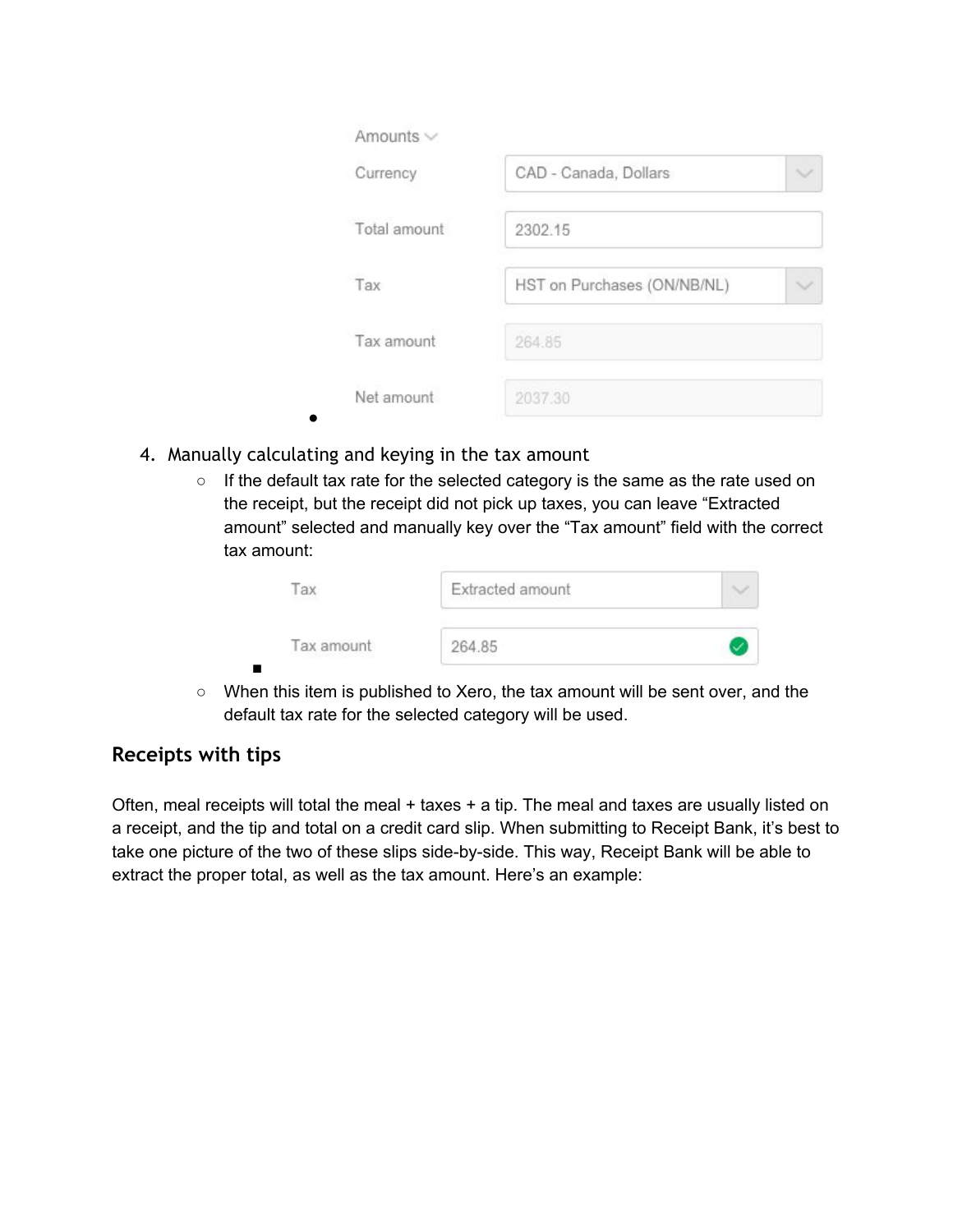| On the receipt:                                       |                | In Receipt Bank:                      |
|-------------------------------------------------------|----------------|---------------------------------------|
|                                                       | Amounts $\vee$ |                                       |
| $SUB - TOTA$<br>23.64<br>3.07<br>HST:                 | Currency       | CAD - Canada, Dollars<br>$\checkmark$ |
| 26.71<br>TOTAL:<br><b>MARTIN FACTAZZARITZA - 1943</b> | Total amount   | 31.00                                 |
| On the credit card slip:                              | Tax            | Extracted amount<br>$\checkmark$      |
| 26.71<br>SUBTOTAL \$<br>4.29<br>TIP \$                | Tax amount     | 3.07                                  |
| 31.00<br>TOTAL \$                                     | Net amount     | 27.93                                 |

As you can see, Receipt Bank pulled the proper tax amount of \$3.07 from the receipt, as well as the proper total of \$31.00 from the credit card slip.

Due to CRA regulations, only half of the GST/HST paid on meals & entertainment ("M&E") expenses are eligible to be claimed as ITCs. To make calculating GST/HST returns easier, we recommend creating additional tax rates to use for meals & entertainment accounts. An example would be "HST on Meals & Entertainment (ON/NB/NL)" using a 13% rate. If all meals & entertainment expenses use these rates, it will be easy to isolate your tax on M&E and to calculate the 50% adjustment (using a manual journal entry in Xero). Here's a screenshot from Xero's Sales Tax Report with the M&E rate broken out separately:

| Tax                                           | Rate  | Net        | Tax         |
|-----------------------------------------------|-------|------------|-------------|
| <b>Taxes by Tax Component</b>                 |       |            |             |
| <b>HST</b>                                    |       |            |             |
| HST on Meals & Entertainment (ON/NB/NL) (13%) | 13.0% | (850.00)   | (110.50)    |
| HST on Purchases (ON/NB/NL) (13%)             | 13.0% | (9,000.00) | (1, 170.00) |
| <b>Total HST</b>                              |       | (9,850.00) | (1, 280.50) |

There are two main ways to deal with tax on M&E expenses:

#### <span id="page-9-0"></span>1. Using "Extracted amount"

○ Using the above receipt as an example, if the default tax rate for the M&E account is 13% HST and the extracted amount is used, Receipt Bank will correctly publish the taxes to Xero: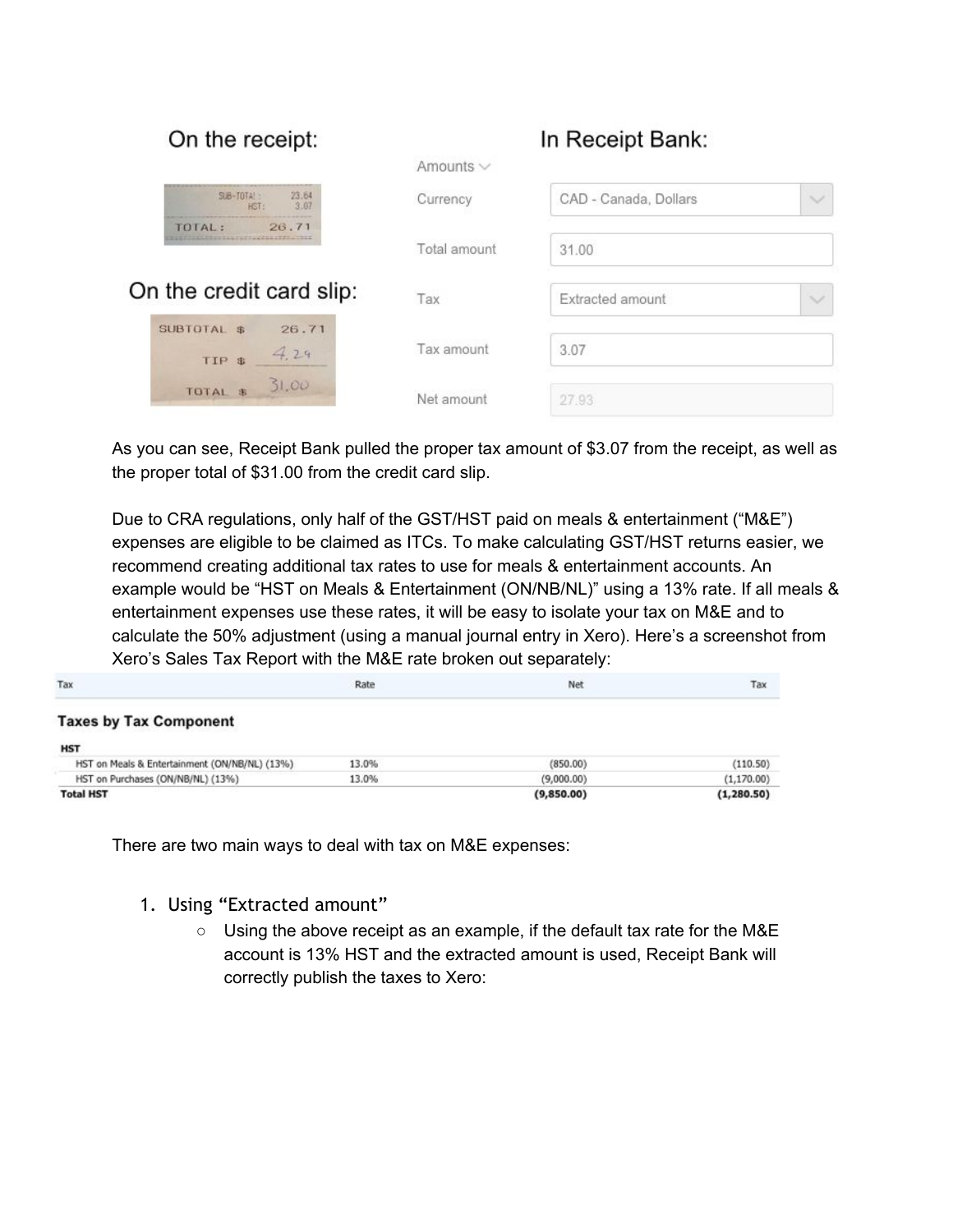| <b>TOTAL</b>    | 31.00 |
|-----------------|-------|
| Total No Tax 0% | 0.00  |
| Total HST 13%   | 3.07  |
| Subtotal        | 27.93 |

<span id="page-10-0"></span>2. Using "Edit Line Items"

○

- If the taxes charged on the receipt did not use the default tax rate for the selected category, you can split out the taxes and the tip by following these steps:
	- i. In the receipt page, click *Edit line items*



ii. Click *Add New* twice to add two separate lines



iii. Enter the lines as follows:

●

| <b>Description</b> | Quantity            | Total amoun<br>$\vee$ Tax |                            |            | Category                | Project                         |              | <b>Client</b> |
|--------------------|---------------------|---------------------------|----------------------------|------------|-------------------------|---------------------------------|--------------|---------------|
| Meal with Client X |                     | 26.71                     | HST on Meε<br>$\checkmark$ | 3.07       | 420 - Meals & Entertain | $\vee$ $\blacksquare$           | $\checkmark$ | $\vee$ 0      |
| Tip                |                     | 4.29                      | Tax Exempt                 | $\vee$ 0.0 | 420 - Meals & Entertain | $\vee$ $\overline{\phantom{0}}$ | $\checkmark$ | ▽□□           |
|                    |                     |                           |                            |            |                         |                                 |              |               |
|                    | <b>Net amount</b>   | Line items<br>27.93       | Item<br>27.93              |            |                         |                                 |              |               |
|                    | <b>Tax amount</b>   | 3.07                      | 3.07                       |            |                         |                                 |              |               |
|                    | <b>Total amount</b> | 31.00                     | 31.00                      |            |                         |                                 |              |               |

- *● Line 1 (the meal):*
	- *○ Description:* Enter a description for the expense
	- *○ Quantity:* 1
	- *Total amount:* Enter the pre-tip total from the receipt
	- *○ Tax:* Select the appropriate tax rate for this expense
		- ex: "HST on Meals & Entertainment (ON/NB/NL)"
	- *○ Category*: Select the appropriate account/category for the expense
- *● Line 2 (the tip):*
	- *○ Description:* Enter a description for the expense
	- *○ Quantity:* 1
	- *○ Total amount:* Enter the tip amount from the receipt
	- *○ Tax:* Select a 0% tax rate from the dropdown list
		- ex: "Tax Exempt"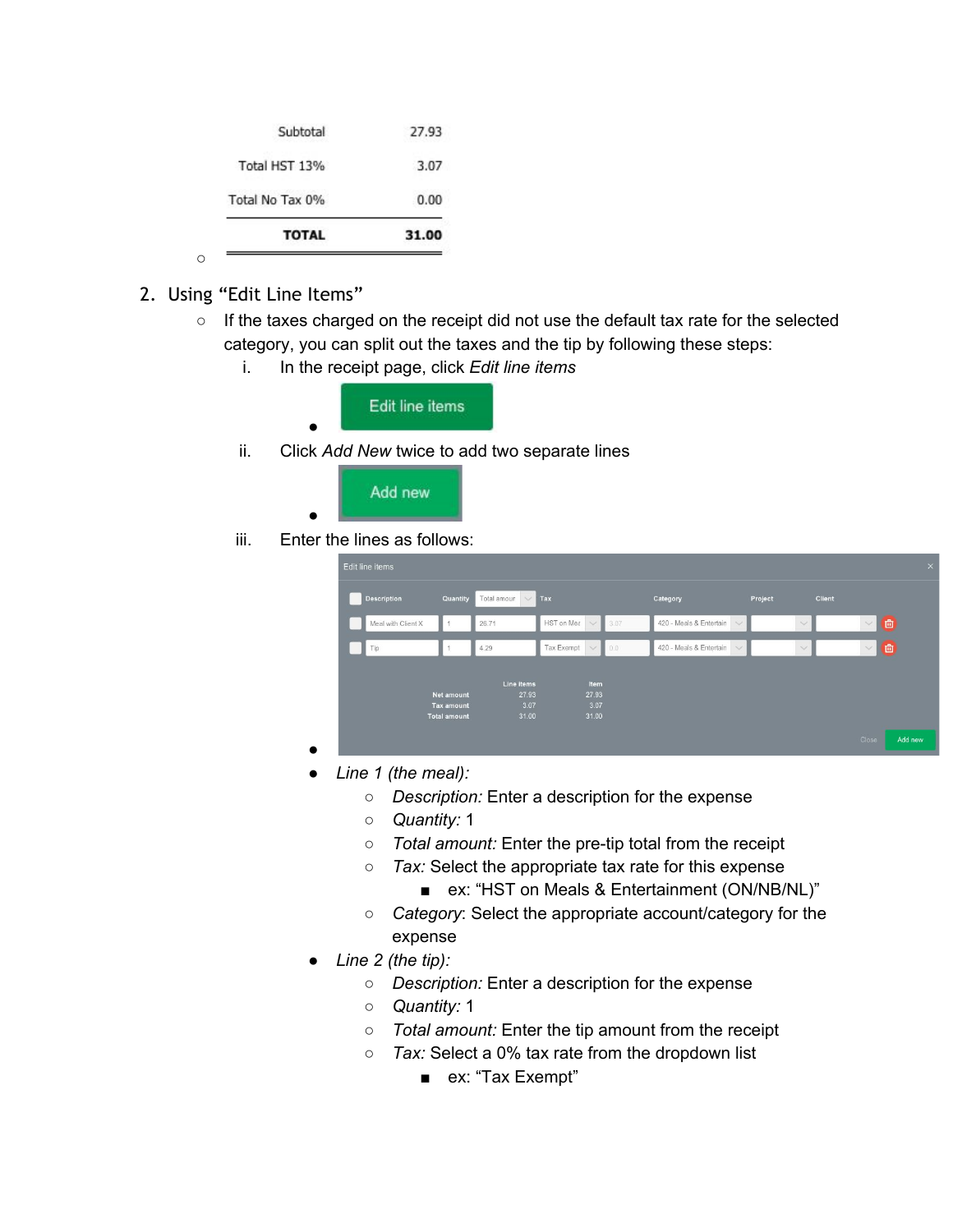- *○ Category*: Select the appropriate account/category for the expense
- iv. Ensure the totals from the "Line items" column match the totals from the "Item" column.
- v. Click *Close* and publish the receipt to Xero. The tax amount will be sent to Xero correctly:

| <b>TOTAL</b>    | 31.00 |
|-----------------|-------|
| Total No Tax 0% | 0.00  |
| Total HST 13%   | 3.07  |
| Subtotal        | 27.93 |

#### <span id="page-11-0"></span>**Receipts for import taxes**

■

Sometimes, your clients will receive bills or receipts where the majority of the purchase is for GST/HST. These transactions are most common when importing goods and paying customs/duty bills. Following is how to deal with these items in RB and publish them to Xero:

- <span id="page-11-1"></span>1. When the bill is exclusively for GST/HST
	- Some bills will include only GST/HST and no duties or other charges. Here's an example:

|             |                                     |  | Description |          |
|-------------|-------------------------------------|--|-------------|----------|
|             |                                     |  |             |          |
|             | GST on Goods / TPS sur marchandises |  |             |          |
| Grand Total |                                     |  |             | \$144.70 |

○ For these items, Receipt Bank may extract the data as follows:

| Total amount    | 144.70           |  |
|-----------------|------------------|--|
| Tax             | Extracted amount |  |
| Tax amount      | 144.70           |  |
| Net amount<br>г | 0.00             |  |

○ If you try to publish a receipt to Xero when the tax amount exceeds the net amount without making any changes, you will encounter an error. Instead of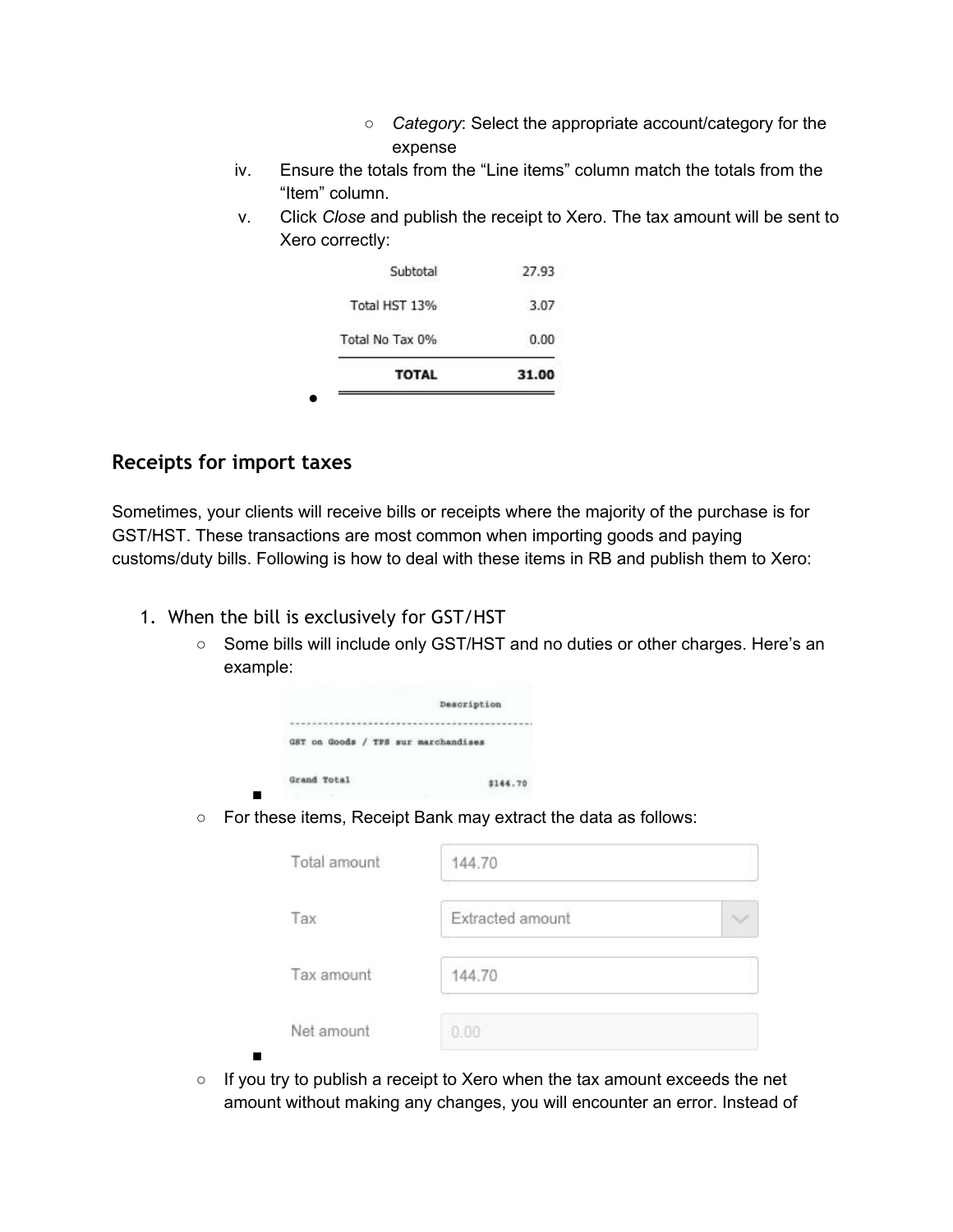doing this, it's best to select the "Sales Tax on Imports" tax rate from the *Tax* dropdown and use your GST/HST liability account from Xero ("Sales Tax", by default) as the category:

| Amounts $\vee$ |                       |                  |             |                      |                  |
|----------------|-----------------------|------------------|-------------|----------------------|------------------|
| Currency       | CAD - Canada, Dollars | $\smallsetminus$ | Category    | 820 - Sales Tax (0%) | $\smallsetminus$ |
| Total amount   | 144.70                |                  | Description | Import tax           |                  |
| Tax            | Sales Tax on Imports  | $\sim$           |             |                      | 77               |
| Tax amount     | 0.00                  |                  |             |                      |                  |
| Net amount     | 144.70                |                  |             |                      |                  |

- When you send this item through to Xero, it will be posted directly to your GST/HST liability account, and will show up on Xero's Sales Tax Report.
- <span id="page-12-0"></span>2. When the bill is for GST/HST and other charges
	- Some bills will include GST/HST, as well as duties or other charges. Here's an example:

| DUTY/DROIT:               | 36 | 36 | 1016.03 |
|---------------------------|----|----|---------|
| GST/TPS:                  |    |    | 1613.55 |
| EXCISE TAX/TAXE D'ACCISE: |    |    | 0.00    |
| TOTAL:                    |    |    | 2629.58 |

- To send this item to Xero, you'll need to split out the duty and GST/HST into separate lines by following these steps:
	- First, select a 0% "Tax Exempt" rate from the *Tax* dropdown list

| Tax                          | <b>Tax Exempt</b>                                                    |  |
|------------------------------|----------------------------------------------------------------------|--|
| Tax amount                   | 0.00                                                                 |  |
| Next, click Edit line items: |                                                                      |  |
| Edit line items              |                                                                      |  |
|                              | Click Add New twice to add two separate lines (or more, if required) |  |
| Add new                      |                                                                      |  |

■ Enter the lines as follows: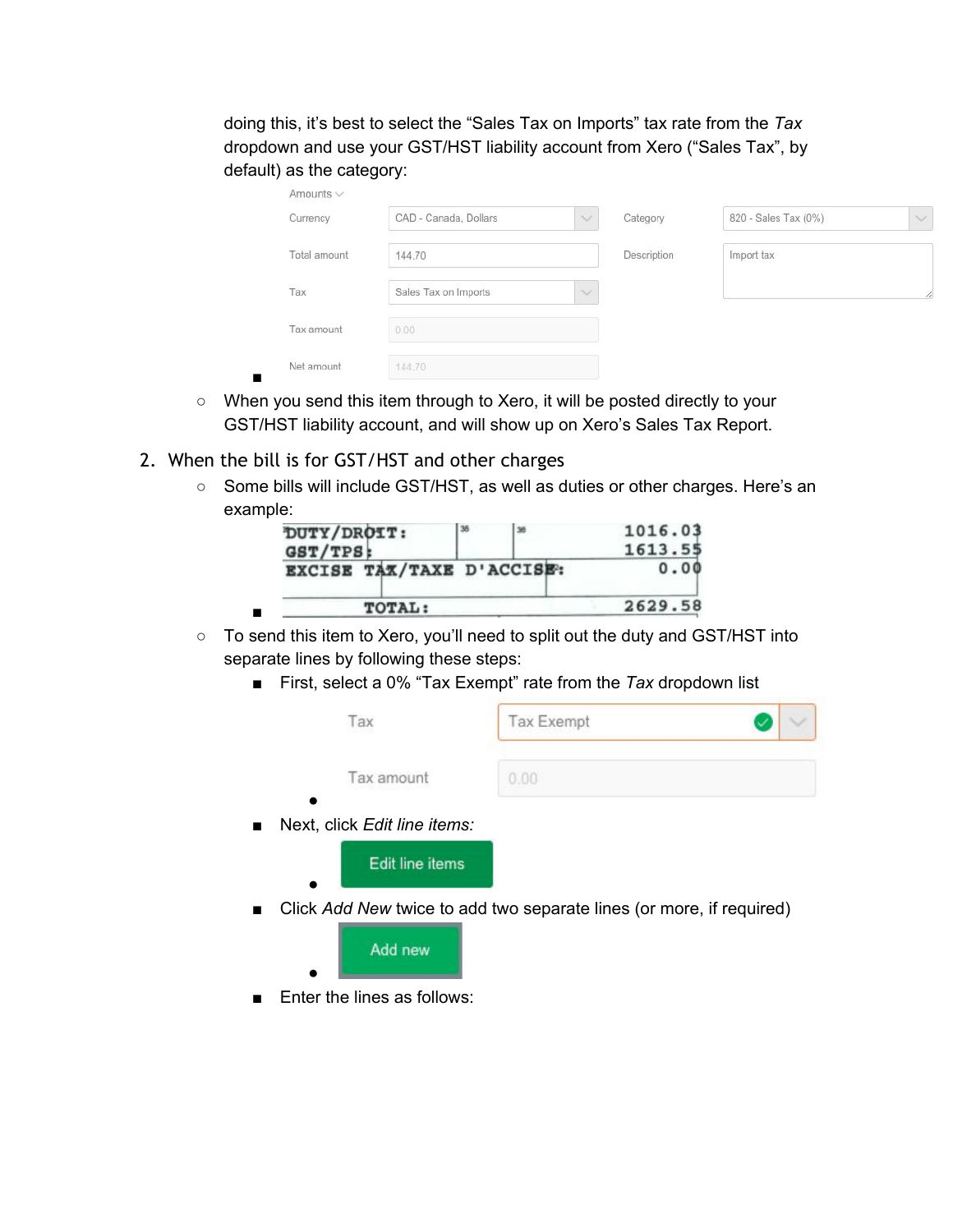| <b>Description</b> | Quantity            | Total amount<br>$\vee$ | Tax                        |             | Category             |        |
|--------------------|---------------------|------------------------|----------------------------|-------------|----------------------|--------|
| Duty               | 1                   | 1016.03                | Tax Exempt<br>$\checkmark$ | 0.0         | 402 - Duty           | $\vee$ |
| GST/HST            |                     | 1613.55                | Sales Tax on<br>$\vee$     | 0.0         | 820 - Sales Tax (0%) | $\vee$ |
|                    |                     | Line items             |                            | <b>Item</b> |                      |        |
|                    | <b>Net amount</b>   | 2629.58                |                            | 2629.58     |                      |        |
|                    | <b>Tax amount</b>   | 0.00                   |                            | 0.00        |                      |        |
|                    | <b>Total amount</b> | 2629.58                |                            | 2629.58     |                      |        |

- *● Line 1 (the duty or other charge):*
	- *a. Description:* Enter a description for the transaction
	- *b. Quantity:* 1

●

- *c. Total amount:* Enter the amount charged for duties or other charges from the bill
- *d. Tax:* Select a 0% "Tax Exempt" tax rate
- *e. Category*: Select the appropriate account/category for the expense
- *● Line 2 (the GST/HST amount):*
	- *a. Description:* Enter a description for the transaction
	- *b. Quantity:* 1
	- *c. Total amount:* Enter the GST/HST amount from the bill
	- *d. Tax:* Select "Sales Tax on Imports" from the dropdown list
	- *e. Category*: Select the GST/HST liability account used in Xero
- Ensure the totals from the "Line items" column match the totals from the "Item" column.
- Click *Close* and publish the receipt to Xero. The tax amount will be sent to Xero correctly.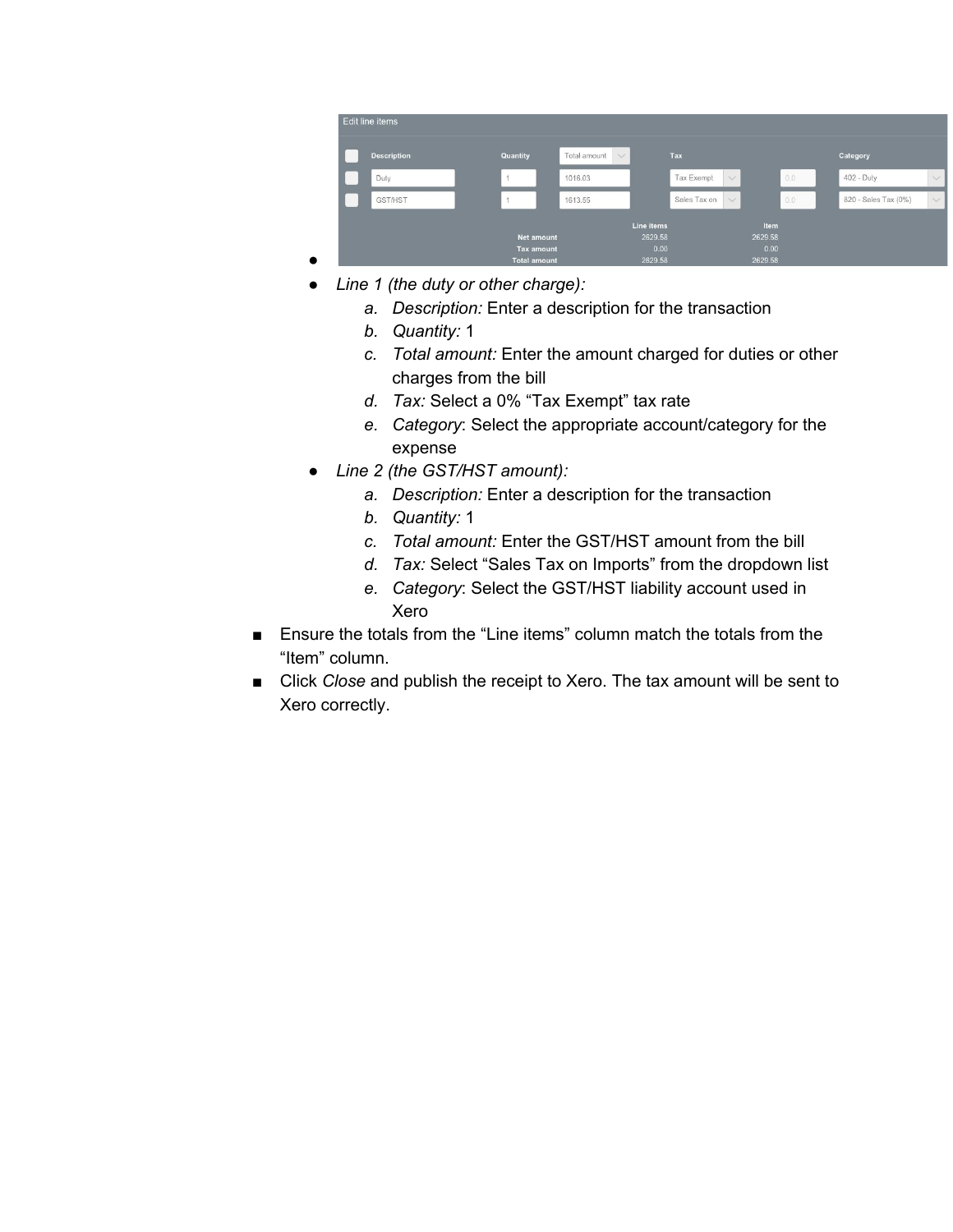## <span id="page-14-0"></span>Appendix A - Tax rate setup in Xero

Below are all the Canadian tax rates by province. The tax rate names, percentages, and different components are listed, and can be used to create the rates in Xero:

| Province /<br><b>Territory of</b><br>purchase    | <b>Tax Rate Name</b>              | Comp.<br>#1<br><b>Name</b> | Comp.<br>#1 % | Comp.<br>#2<br><b>Name</b> | Comp.<br>#2 %            |
|--------------------------------------------------|-----------------------------------|----------------------------|---------------|----------------------------|--------------------------|
| Alberta                                          | GST on<br>Purchases               | <b>GST</b>                 | 5%            |                            |                          |
| <b>British</b><br>Columbia                       | GST/PST on<br>Purchases (BC)      | <b>GST</b>                 | 5%            | <b>PST</b>                 | 7%                       |
| Manitoba                                         | GST/RST on<br>Purchases (MB)      | <b>GST</b>                 | 5%            | <b>RST</b>                 | 8%                       |
| <b>New Brunswick</b>                             | HST on<br>Purchases<br>(ON/NB/NL) | <b>HST</b>                 | 13%           |                            |                          |
| Newfoundland                                     | HST on<br>Purchases<br>(ON/NB/NL) | <b>HST</b>                 | 13%           |                            |                          |
| Nova Scotia                                      | HST on<br>Purchases (NS)          | <b>HST</b>                 | 15%           |                            |                          |
| Ontario                                          | HST on<br>Purchases<br>(ON/NB/NL) | <b>HST</b>                 | 13%           |                            |                          |
| <b>Prince Edward</b><br>Island                   | HST on<br>Purchases (PE)          | <b>HST</b>                 | 14%           |                            | $\overline{\phantom{m}}$ |
| Quebec                                           | GST/QST on<br>Purchases (QC)      | <b>GST</b>                 | 5%            | QST                        | 9.975%                   |
| Saskatchewan                                     | GST/PST on<br>Purchases (SK)      | <b>GST</b>                 | 5%            | <b>PST</b>                 | 5%                       |
| Northwest<br>Territories /<br>Yukon /<br>Nunavut | GST on<br>Purchases               | <b>GST</b>                 | 5%            |                            |                          |

<span id="page-14-1"></span>**Table #1 - All rates by province**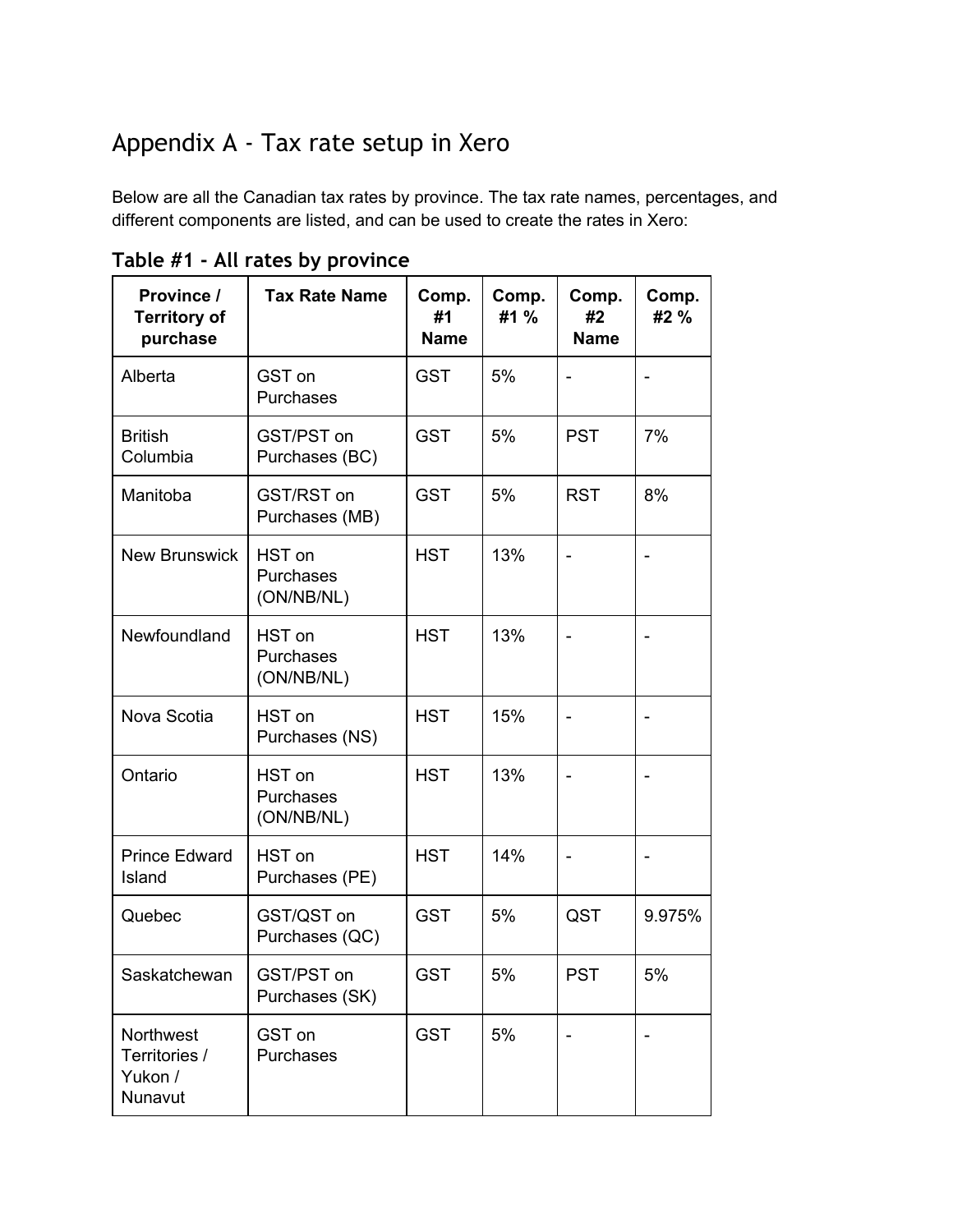## <span id="page-15-0"></span>**Table #2 - Alternative method for dealing with provincial sales tax**

For purchases made in participating provinces (those with HST) or provinces that only charge 5% GST, GST/HST registrants can claim the full amount of the sales tax paid as an ITC. If GST/HST registrants make purchases in non-participating provinces that charge additional provincially-regulated sales taxes (PST/RST/QST) and the registrants are not registered for these provincial sales taxes, only the GST portion can be claimed as an ITC, and the provincial portion is claimed as part of the expense. To calculate only the GST amount, you can use the rates in the table below:

| Province /<br><b>Territory of</b><br>purchase | <b>Tax Rate Name</b>                               | <b>Component</b><br>#1 Name | <b>Component</b><br>#1<br>Percentage |
|-----------------------------------------------|----------------------------------------------------|-----------------------------|--------------------------------------|
| <b>British</b><br>Columbia                    | <b>GST on Purchases (BC</b><br>PST incl in total)  | <b>GST</b>                  | 4.6729%                              |
| Manitoba                                      | <b>GST on Purchases (MB</b><br>RST incl in total)  | GST                         | 4.6296%                              |
| Quebec                                        | <b>GST on Purchases (QC</b><br>QST incl in total)  | <b>GST</b>                  | 4.5465%                              |
| Saskatchewan                                  | <b>GST on Purchases (SK)</b><br>PST incl in total) | <b>GST</b>                  | 4.7619%                              |

Example calculation:

A purchase totalling \$112 was made in British Columbia by a client who is not (and is not required to be) registered for BC PST. Here's a breakdown of the item:

- Total before taxes: \$100
- 5% GST: \$5
- 7% PST: \$7
- Total:  $$100 + $5 + $7 = $112$

By selecting the rate from the table above in the *Tax* dropdown, Receipt Bank calculates only the GST: